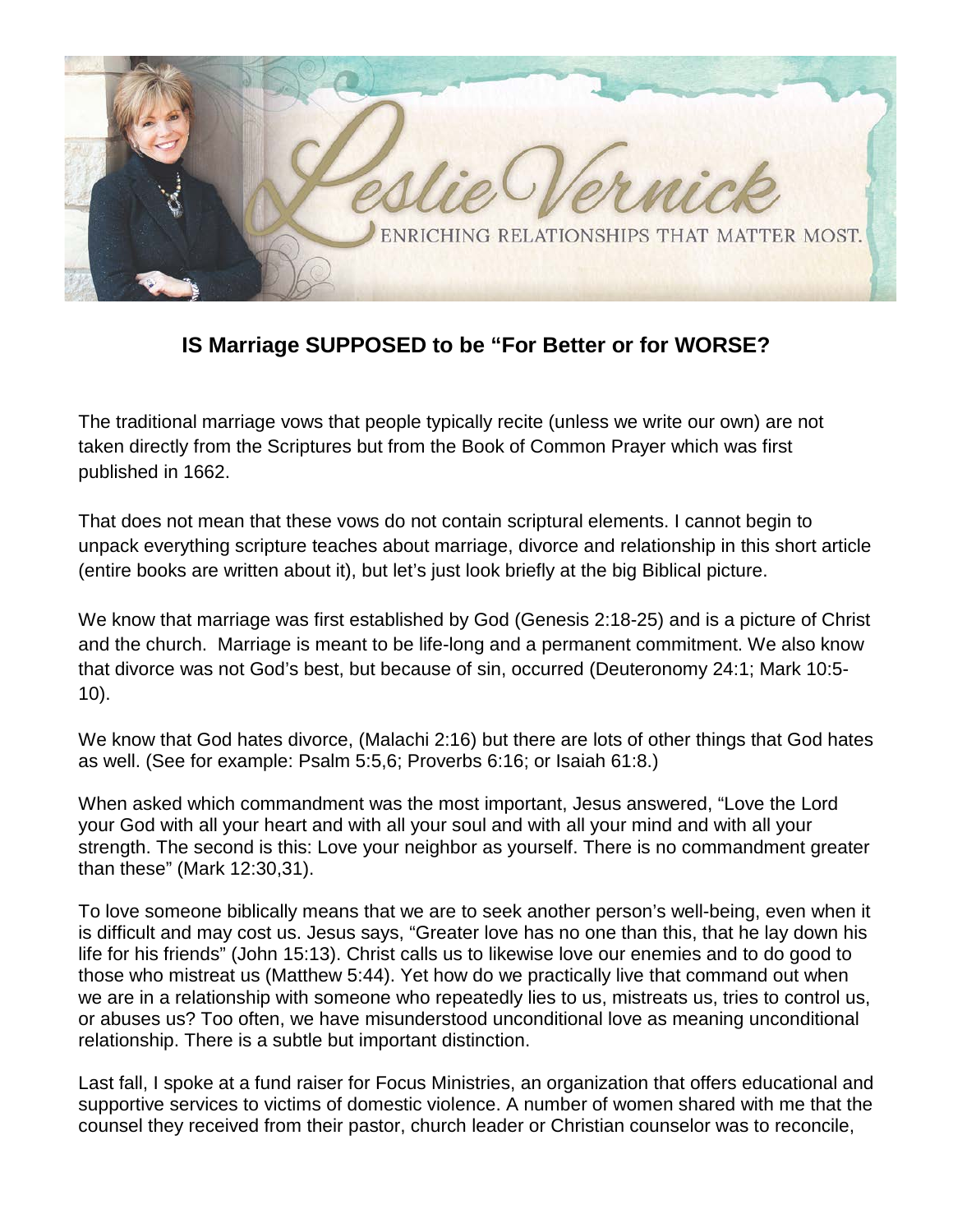reminding her of God's command to forgive and to love unconditionally. Adultery, they said, was the only biblical grounds for divorce.

Implied in the counseling these women received is the idea that we are called by God to maintain a relationship with someone even when he or she is repeatedly destructive toward us. In other words, "For better or worse."

But is that counsel truly biblical? Are we ever permitted to end a relationship or distance ourselves from someone because of their unchanged sinful behavior?

God's love for humankind is unconditional but he does not offer anyone unconditional relationship. He tells us that our sin separates us from him and that without repentance we have no fellowship with him (1 John 1:6). Our sin does not separate us from God's love (Romans 5:8) but it does separate us from his presence (Isaiah 59:1-2). Jesus distanced himself from certain religious leaders because he didn't trust them. He knew what was in their heart (John 2:24). Throughout much of the Old Testament, God withdraws his presence from his people because of unrepentant sin.

God calls people to a covenant relationship that is like a marriage. He not only wants us to enjoy his love, he wants us to love him back (Deuteronomy 6:5). He not only promises us his faithfulness, he requires that we be faithful in return (Deuteronomy 4:23-24). The book of Hosea is a picture of God's love for his unfaithful spouse (Israel). He longs for her, but his relationship with her will remain broken until she is willing to change.

In this sinful world there is no perfect person and in every relationship there is some brokenness and suffering. That's why Jesus tells us that when someone sins against us, we are to go and talk to that person so that we can be reconciled. However, he also adds, if they refuse to hear you after you have repeatedly tried to get them to listen, "treat them as you would a pagan and a tax collector" (Matthew 18:15-17). Jesus says, if there is no repentance, the relationship you once had changes. Pagans and tax collectors were not trusted, nor were they friends, although a good Jew would help a pagan or tax collector who was in need, fulfilling the biblical mandate to love one's enemy.

There are certain basic conditions necessary for any relationship (personal and professional) to be healthy and safe. They are mutual caring, mutual honesty and mutual respect. The operative word is *mutual*. One person can certainly make a bad relationship better all by herself which may eliminate some strife and dissention, but one person cannot turn a bad relationship into a good relationship all by herself. It is an unfair and heavy burden we have often unknowingly placed on people because we want to be biblical.

What's the alternative? When my mother was ill and needed assistance, I was willing to go to her, help her out as I could, and care for her needs despite the fact that we had not spoken in over 15 years due to her alcoholism and abusive behavior. I could love her unconditionally (seek her well-being) and I had long ago forgiven her, but we had no relationship. I did not trust her and I did not expect anything mutual. It was all one-sided; it was ministry not relationship.

We are indeed called to be imitators of Christ and live a life of love (Ephesians 5:1), but let's not put a yoke on someone to do something that God himself doesn't do. God is good to the saint and unrepentant sinner alike, but he does not have relationship with both. When someone repeatedly sins against us and is not repentant and willing to change, it's not possible to have a healthy or safe relationship.